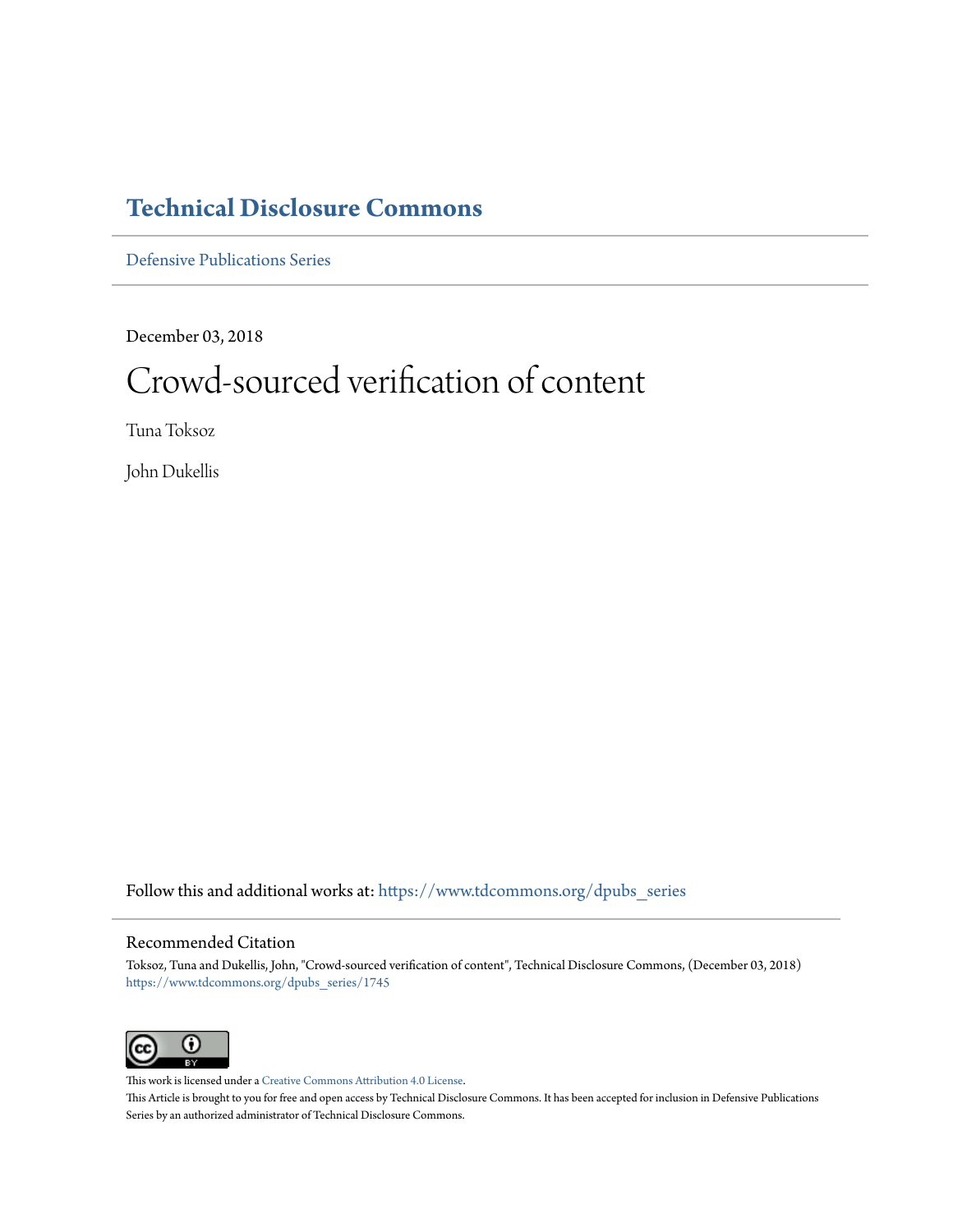# **Crowd-sourced verification of content**

# ABSTRACT

Damaging or objectionable innuendo can sometimes get associated with otherwise harmless-looking symbols or images. Although machines can recognize a wide range of mature or objectionable material, innuendo is difficult to detect. In certain jurisdictions, innuendo, even if transitory or understood only within limited groups of users, is considered objectionable. A media or communications provider who is unable to detect such objectionable material can be subject to penalty.

This disclosure provides techniques to crowdsource the verification of content, e.g., ads, for the presence of innuendo or other objectionable content. The techniques apply to ads or content that is presented visually or aurally.

#### **KEYWORDS**

Content verification, mature content, objectionable material detection, crowdsourcing

#### BACKGROUND

Ads and media content are generally regulated or rated for the presence of objectionable material. Media providers typically use machine-learning models to check (and warn users as necessary) for the presence of mature content, or content considered objectionable by the community. While machine learning can detect a range of material that is widely agreed upon to be objectionable, it does not do as well to detect messaging that is obliquely or ambiguously objectionable. Innuendo is an example of material that is potentially objectionable in certain communities or jurisdictions. Innuendo is difficult to detect using machines because it can be associated with otherwise harmless-looking symbols (or statements), arises spontaneously, and often exists within limited groups before spreading to a wider audience. In some jurisdictions,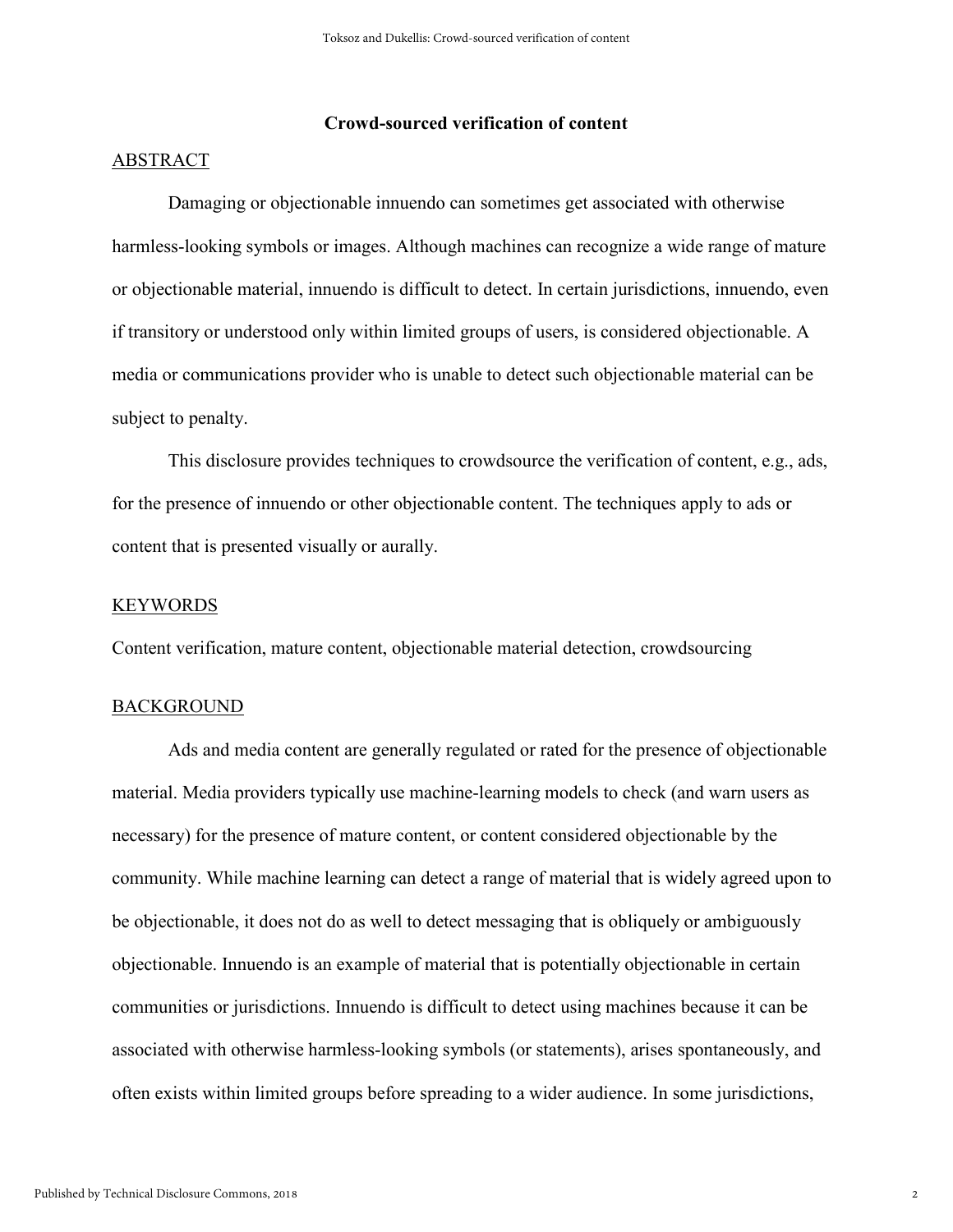media providers or ad networks that display or broadcast ads or content with innuendo or indirect messaging, even if inadvertently or user-generated, are subject to penalty. Therefore, adnetworks operating in such jurisdictions are careful to review ads prior to selling them through web or app properties. Typically ad networks serving ads in such jurisdictions rely on manual human review of most ads prior to display. Human review, which is often in the form of hired internal employees, is relatively expensive.

### **DESCRIPTION**

This disclosure provides techniques to crowdsource the verification of content, e.g., ads, for the presence of content that is objectionable within a jurisdiction. The vetting of content can be done outside the jurisdiction in question, and those users who assess content can be rewarded.



#### **Fig. 1: Crowdsourced verification of content**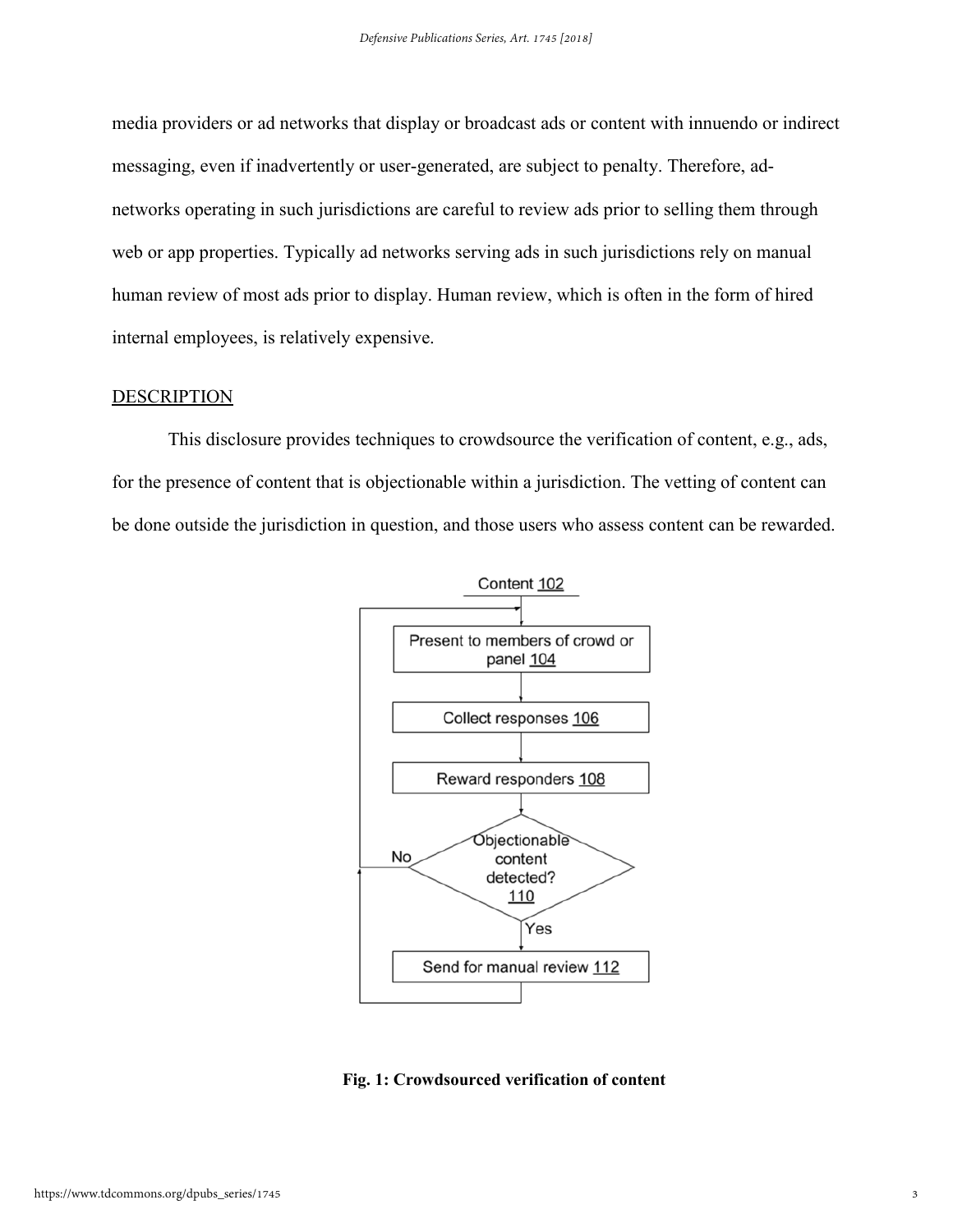Fig. 1 illustrates an example of crowdsourced verification of content, e.g., ads, per techniques of this disclosure. Content (102) is presented to members of a panel or crowd (104) with a request for review for objectionable content. The members of the panel may be located outside the jurisdiction where the content is being regulated, although they are familiar with the language and regulations of the jurisdiction. The content may be presented visually to panel members in the form of, e.g., pop-up dialog boxes with yes/no response. Alternately, a member of the panel may be asked to read the content out verbally, so as to verify words as they appear to users. The panel member is asked if objectionable innuendo is present within the content, with response being a yes or a no.

Responses are collected (106) and responders rewarded (108). Rewards can be, e.g., free services, ad-free web/app usage, in monetary form, e.g., one dollar per a predetermined number of content assessments, etc. If objectionable content is detected (110), e.g., if a substantial fraction of panel members affirm the presence of objectionable content, the content is sent for internal manual review (112). The process repeats. In this manner, a substantial fraction of content is vetted in a crowdsourced, e.g., inexpensive, manner, with a relatively small fraction of content being subject to expensive internal review.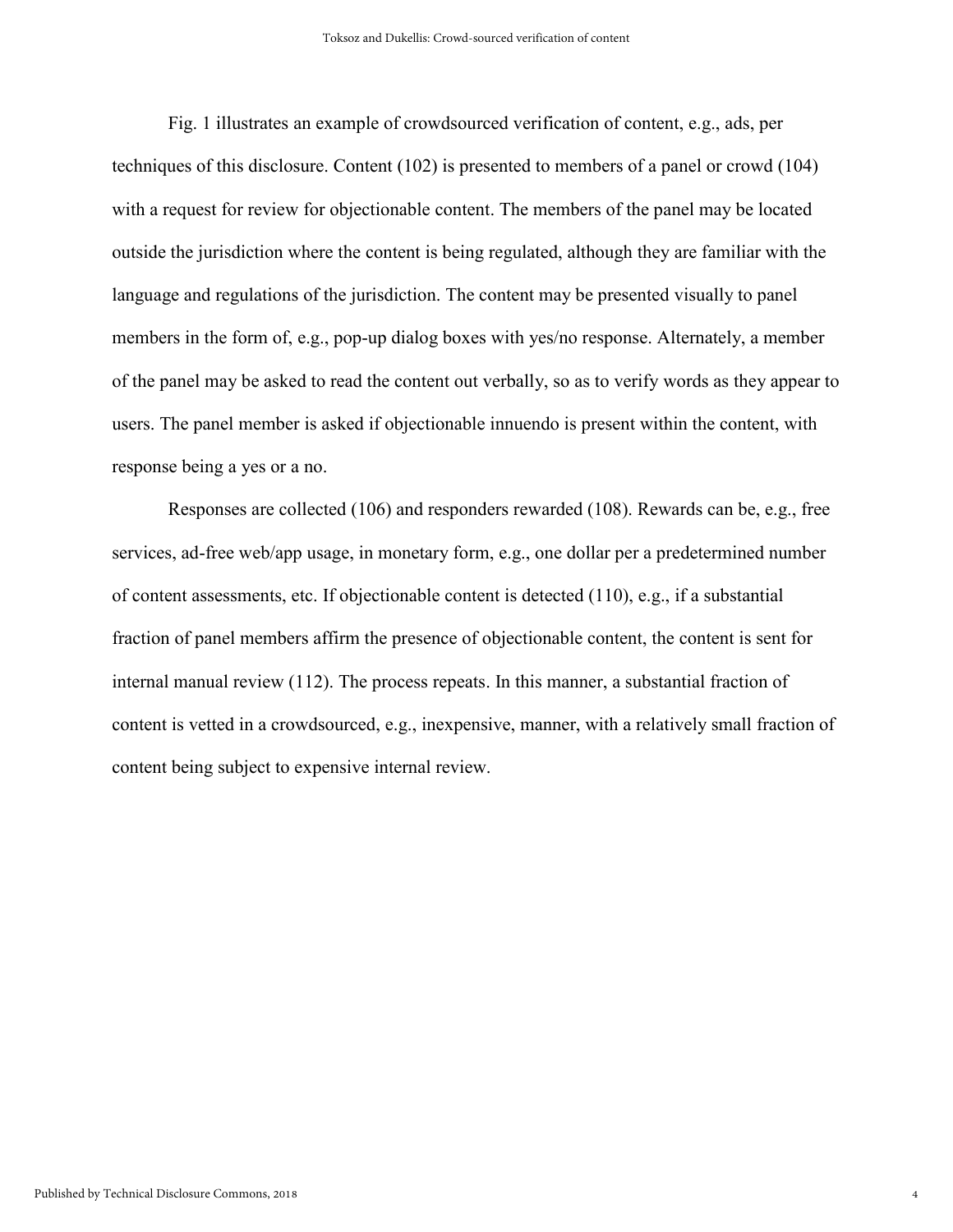

**Fig. 2: Aural verification of content** 

Fig. 2 illustrates an aural-based crowdsourced technique for verification of content, per techniques of this disclosure. Content (202) is presented to a crowd-member or panel-member (204) to be read out verbally. The read-out verbal content is presented to another panel member (206) with a request to review for objectionable content, e.g., innuendo. The presenting of content for review may be done over audio-enabled or screen-free devices, e.g., smart speakers. Alternately, content, e.g., ads, that is directly created in an audio medium is presented to panel members for review. The reviewing panel member is asked if objectionable content, e.g., innuendo, is present within the content, with response being a yes or a no.

Responses are collected (206) and responders rewarded (208). Rewards can be, e.g., free services, ad-free web/app usage, in monetary form, e.g., one dollar per a predetermined number